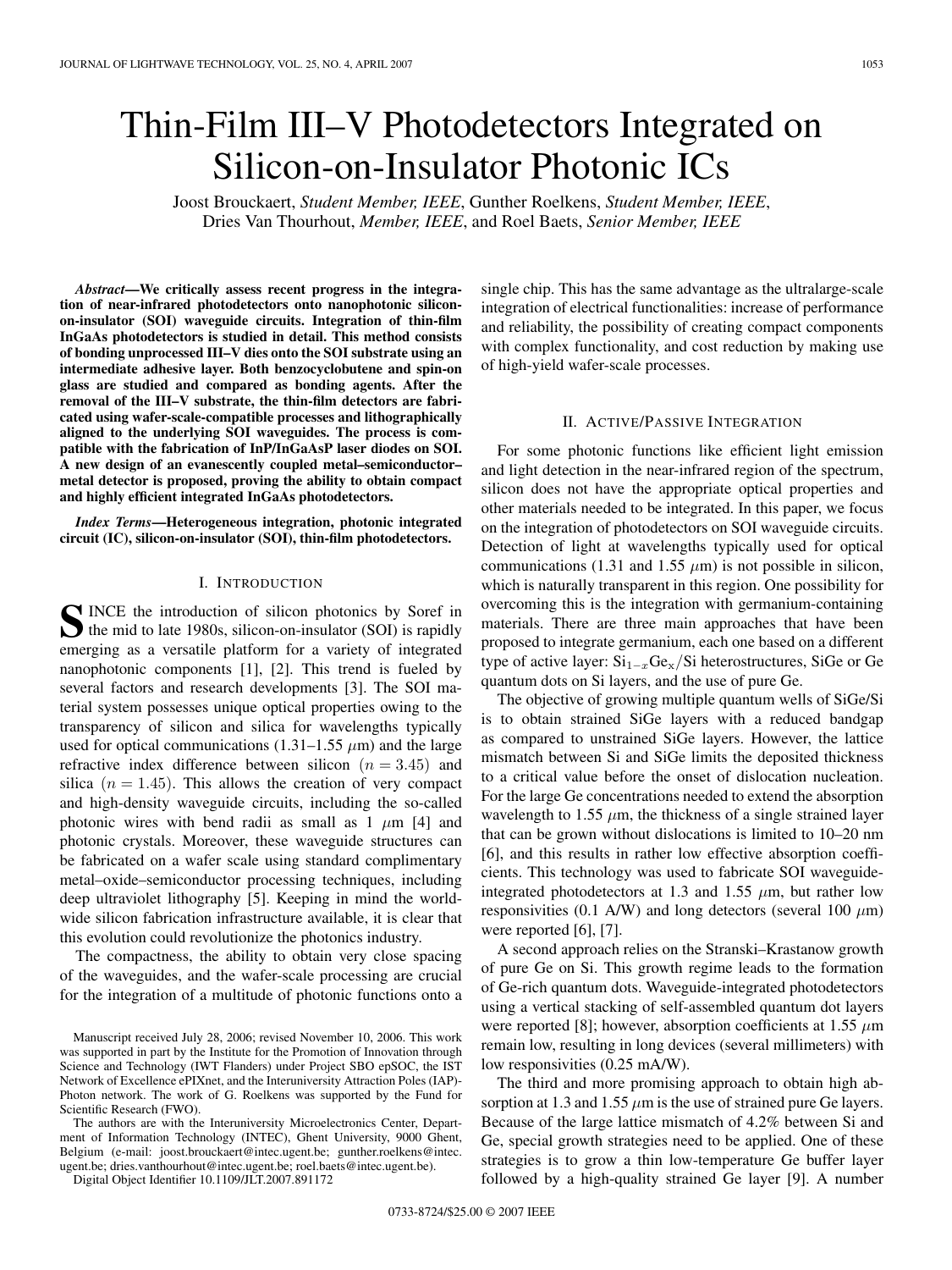of vertically illuminated Ge-on-Si detectors that employ this low-temperature Ge buffer layer method have been reported. Colace *et al.* obtained responsivities of 0.25 A/W at 1.55 *µ*m [10], and by using a resonant cavity, Dosunmu *et al.* reported responsivities of 0.73 A/W at 1.54  $\mu$ m [11]. However, as far as we know, there are no published results of Ge detectors integrated with SOI waveguides that operate at  $1.55 \mu m$ .

A totally different route reported in the literature to obtain absorption at 1.5  $\mu$ m is to dope the Si waveguide with optically active erbium (Er) ions. Er-doped light-emitting diodes in Si operating at 1.5  $\mu$ m have been made with a quantum efficiency of up to  $10^{-4}$  at room temperature [12], but the reverse process can also take place: an Er-doped Si p-n junction can generate a photocurrent when illuminated with 1.5-*µ*m light. However, due to the low absorption efficiency, these detectors have a very low responsivity and have to be several centimeters long [13].

We believe that heterogeneous integration of III–V compound semiconductors and, in particular, the approach based on bonding unprocessed III–V dies onto SOI waveguide wafers, as will be described in Section III, can lead to higher performances: InGaAs has an unchallenged position in low dark current, high speed, and high sensitivity integrated near-infrared photodetectors. On top of that, for the fabrication of SOI waveguide-integrated laser diodes [14], integration of the III–V material is the only viable solution, and detectors and sources could be fabricated in the same processing steps using the same wafer-scale III–V technologies.

## III. HETEROGENEOUS INTEGRATION

The integration of III–V photodetectors with SOI waveguides can be carried out in different ways, such as epitaxial growth of III–V material, flip-chip integration, and adhesive bonding. It is important to notice that this choice will also very strongly influence the way light is coupled from the SOI waveguide to the detector.

A first possible approach is the heteroepitaxial growth of III–V materials directly onto the SOI substrate. Detectors can be fabricated and aligned to the silicon waveguides by making use of wafer-scale lithographical techniques. This approach has the advantage of allowing wafer-scale processing; however, due to large lattice constant mismatch (InP/Si 8.1% mismatch) and differing thermal expansion constants of III–V compound semiconductors and Si, the heteroepitaxial growth will lead to large strain and high misfit dislocation densities, thereby reducing the optical quality of the layers and the performance and reliability of the detector [15]. Much research effort is spent on different techniques to overcome these problems, such as epitaxial lateral overgrowth [16], the use of an intermediate buffer ceramic layer [17], and the use of GaAs buffer layers and quantum dot layers [18]. The optical coupling between waveguide and detector can be realized by using a butt-coupling or an evanescent-coupling scheme, but it has not been demonstrated.

A second approach is the integration of a processed detector or detector array using a flip-chip bonding technique. In the literature, this approach is often referred to as hybrid integration. One method to couple light from the waveguide to the detector is to make use of a grating etched in the SOI waveguide



Fig. 1. Heterogeneous integration based on bonding of unprocessed III–V dies onto an SOI waveguide wafer. After die-to-wafer bonding, the InP substrate is removed, and the InGaAs detectors are processed, making use of waferscale lithographical techniques.

to couple light vertically out of the waveguide and into the detector on top of it. Another possibility is to butt couple the detector and waveguide [19]. Flip-chip integration has been used for many years and, as a result, is a relatively mature process. This method involves mating the surface of detectors with the SOI substrate by making use of solder bumps to connect the bottom contact of the detector with the contact pads on the SOI substrate. The top contact can be connected by a wire bond, or the detector can be designed so that both contacts are in the same plane. The main drawback of this approach is that integration is not carried out on a wafer-scale level and the alignment of the detector can be critical, resulting in a time-consuming and costly process. Using a larger detection area will decrease the necessary alignment accuracy but can increase the intrinsic capacitance of the device, which might be a limiting factor in high-speed high-bit-rate applications [20].

The proposed heterogeneous integration approach is described in Fig. 1. It consists of bonding unprocessed III–V dies (epitaxial layers down) onto a processed SOI substrate. Different bonding methods are possible and will be discussed in Section IV. This is the only nonwafer-scale process within the integration procedure, but because the dies are unprocessed, the alignment accuracy required for this step is limited, typically  $> 100 \mu$ m, so a rapid pick-and-place routine can be used. After bonding, the III–V semiconductor substrates are removed, obtaining defect-free epitaxial thin films bonded on an SOI waveguide wafer. Subsequently, the photodetectors are defined using wafer-scale processes and lithographically aligned to the underlying SOI waveguides. Different schemes to couple light from the SOI waveguide into a thin-film InGaAs detector will be discussed in Section V.

#### IV. DIE-TO-WAFER BONDING

For the bonding of unprocessed III–V dies onto the SOI waveguide substrate, different bonding approaches are possible. As an optical transparent bonding layer is necessary, eutectic or metal bonding [21] can be excluded. The two main candidates for this application are direct wafer bonding with [22], [23] or without [24]–[26] an intermediate  $SiO<sub>2</sub>$  layer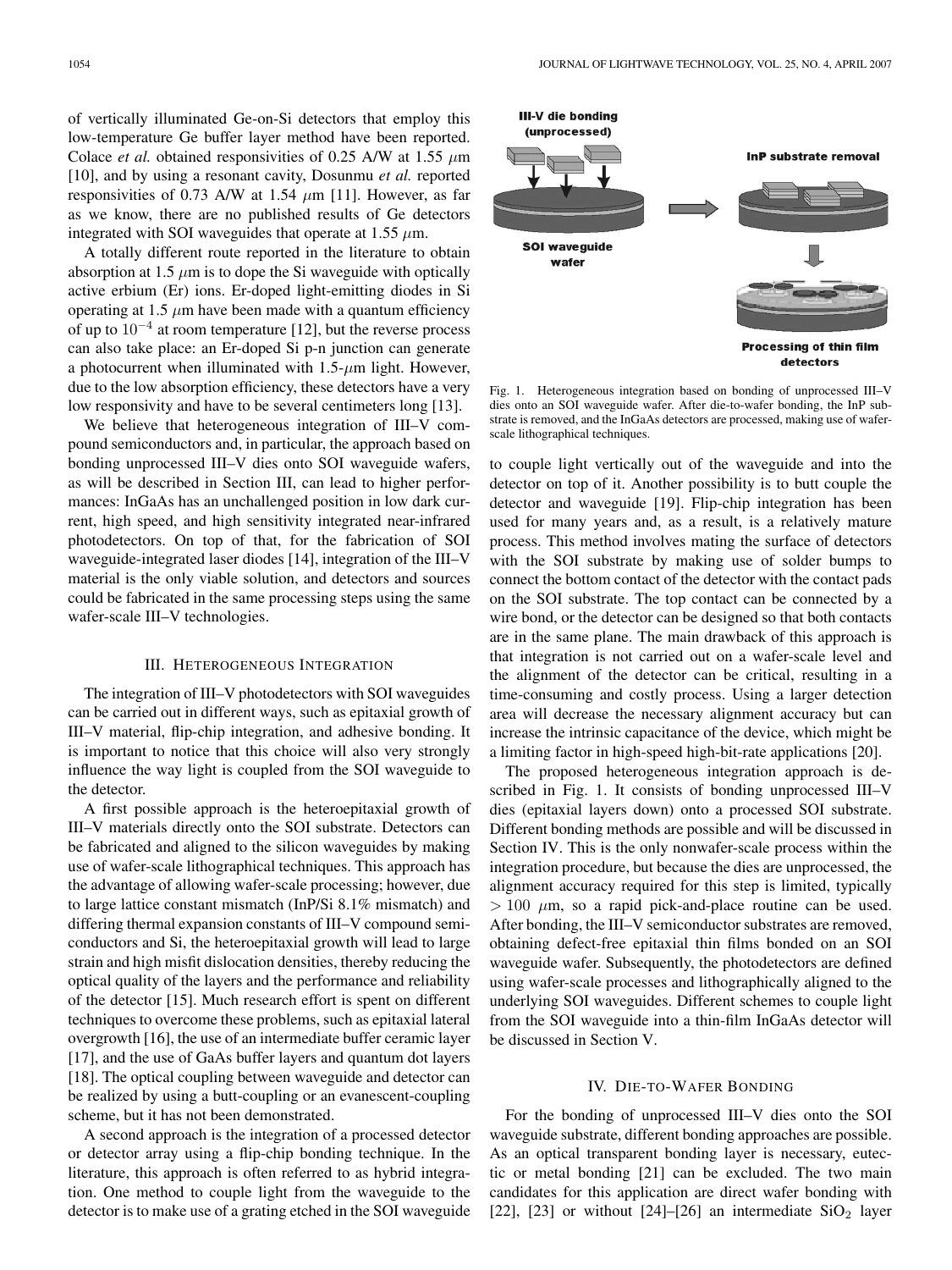

Fig. 2. BCB bonding.

and adhesive bonding [27], [28]. Highly efficient vertically incident InGaAs photodetectors on silicon have already been demonstrated using direct wafer bonding [26], [29], [30]. However, adhesive bonding offers a few advantages compared to direct bonding. Direct bonding often involves a high annealing temperature, which is undesirable for many applications. It imposes more severe requirements on flatness, microroughness, cleanliness, and chemistry of the two surfaces that have to be mated, imposing the need of advanced chemical mechanical polishing technology to obtain the appropriate surface conditions for bonding on processed wafers [22]. Using a polymer as bonding agent reduces these problems as the spin-coated polymer layer planarizes the wafer surface prior to bonding and can compensate inclusion of small particles between die and wafer. Therefore, we focused on adhesive bonding: both divinyldisiloxane benzocyclobutene (DVS-BCB) and spin-onglass (SOG) were investigated as an intermediate bonding layer. The waveguide structures are fabricated on 200-mm SOI wafers with a silicon top layer of 220 nm and a buried oxide of 1 *µ*m. The patterns were defined with 248-nm-deep UV lithography and transferred into the silicon using inductively coupled plasma-reactive ion etching. The fabrication process is described in detail in [5].

DVS-BCB is a heat-curable oligomer from Dow Chemicals. It can be spin coated in a large thickness range from about 1 to 25  $\mu$ m [31] and is highly transparent for wavelengths from 450 to 1550 nm [32]. The bonding process is well known and clearly described in the literature [28], [33]. To obtain efficient optical coupling between the SOI waveguide and the III–V photodetector on top of it, bonding layer thicknesses of less than  $1 \mu m$  are required, as will be discussed in Section V. Layer thicknesses down to 150 nm can be obtained by diluting the BCB with mesitylene [34]. A scanning electron microscope cross section of an InGaAsP epitaxial layer stack bonded on top of a structured SOI substrate is shown in Fig. 2. The InP substrate was removed by grinding down to about 60  $\mu$ m and finally chemically etched using  $3HCl : 1H<sub>2</sub>O$  until an InGaAs etch stop layer is reached. The silicon waveguides are 3 *µ*m wide and 220 nm high, and the BCB layer on top of the waveguides is 200 nm thick.





SOG can also be used to obtain a thin bonding layer [35]. For the experiments carried out, we used Accuglass T-11 from Honeywell. This is a methylsiloxane type of SOG and can be spin coated in thicknesses ranging from 100 to 400 nm. The bonding procedure started with sample cleaning. The InP wafer was cleaved into  $0.5 \times 0.5$  cm dies and then cleaned. These dies were bonded on both unprocessed Si samples and structured SOI samples. After spin coating the SOG on the Si/SOI samples, they are placed on a hot plate at  $150\degree C$  for 5 min to remove solvents. Then, the InP dies are bonded at room temperature in a vacuum environment. To increase bonding strength, samples are cured in nitrogen ambient for 2 h at 300 ◦C. After substrate removal, an epitaxial III–V film bonded on a Si sample is obtained without any delamination or interfacial voids. However, bonding on structured SOI samples is less reproducible. As can be seen in Fig. 3, the bad planarizing properties of SOG give rise to air voids at the SOG/InP interface. These weak unbonded parts of the III–V film tend to crack or delaminate during substrate removal. Planarizing the SOI surface prior to bonding could solve these problems.

Although the topography of the SOI samples and the bonding layer thickness in both figures are equal, it is clear that BCB has better planarizing properties, and as a consequence of that, the BCB bonding process on structured substrates is more reproducible.

### V. COUPLING SCHEMES

In the following section, the different ways to couple light from the SOI waveguide into the detector are investigated. A usable coupling scheme needs to be compact and fabrication tolerant. On top of that, it should have an as large as possible spectral bandwidth and should make high-speed and high-efficiency optical detection possible. Polarization independence is not required as the nanophotonic waveguide circuits under study are designed for TE polarization only. A polarization diversity configuration can be implemented to obtain polarization-insensitive photonic integrated circuits [36]. It is essential to distinguish external quantum efficiency, which includes fiber coupling, from internal quantum efficiency, as defined in this paper, which indicates only the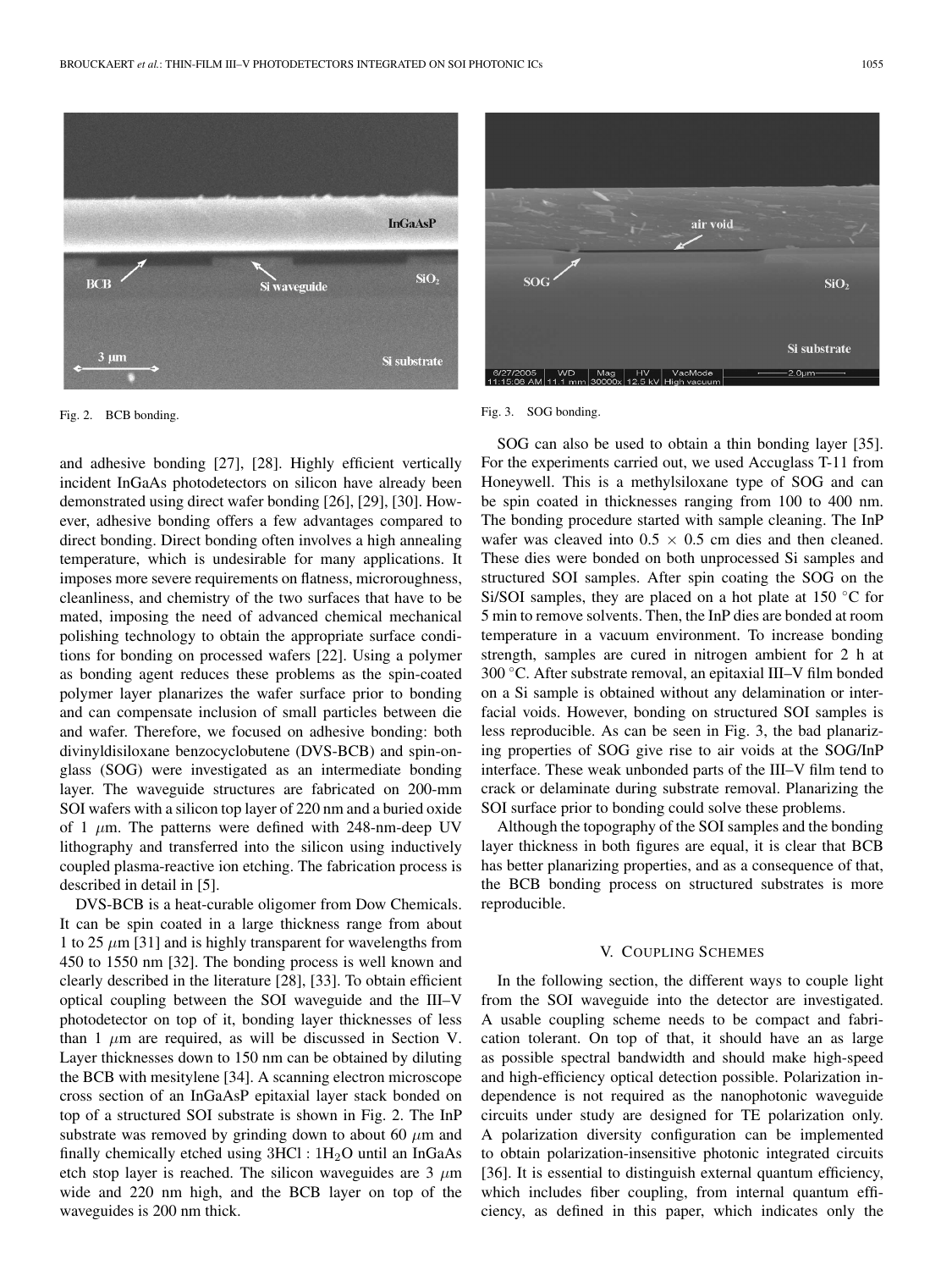

Fig. 4. Schematic view of an SOI waveguide-integrated p-i-n detector.

waveguide-to-detector coupling efficiency and is the relevant parameter for comparing different coupling schemes.

# *A. Vertically Coupled Detector*

A straightforward way to couple light from a nanophotonic SOI waveguide into a detector bonded on top is to make use of a grating to diffract the light out of the SOI waveguide, through the bonding layer, into the detector. A schematic picture is shown in Fig. 4. In this approach, relatively thick bonding layers  $(> 1 \mu m)$  can be used, imposing more relaxed surface quality requirements as compared to the use of thin bonding layers.

We previously reported a vertically coupled p-i-n detector based on this approach [37]. The dark current of the  $10 \times$ 10  $\mu$ m device is 0.3 nA at a reverse bias of 1 V, and the measured responsivity is 0.02 A/W at 1.55 *µ*m. This low value is due to the use of a nonoptimized p-i-n layer structure. Simulation results showed that efficient detection up to wavelengths of 1.6  $\mu$ m can be achieved with a quantum efficiency of 65% at 1.55  $\mu$ m using a p-i-n structure with a 2- $\mu$ m-thick InGaAs absorption layer. The theoretical bandwidth is approximately 12 GHz [38]. The maximal obtainable efficiency is however limited due to diffraction loss to the substrate.

For a given coupling efficiency from the SOI waveguide to the detector (including diffraction loss to the substrate), the quantum efficiency of the device will increase if a thicker InGaAs absorbing layer is used. To maintain high efficiency, relatively thick absorbing layers are needed. This implies a tradeoff between detector quantum efficiency and the transittime-limited bandwidth, which is inherent for most top- or bottom-illuminated detectors [38], [39]. This tradeoff can be circumvented by decoupling the dependence of efficiency on absorbing layer thickness using guided-wave detectors. This implies another way of optical coupling from the waveguide to the detector, as described in the next section.

## *B. Evanescently Coupled Detector*

It is known that edge illumination allows high bandwidths without sacrificing efficiency or spectral bandwidth, because the optical absorption path length is independent of the carrier transit length [38]. The guided-wave detector-coupling scheme described in this section results in a device that is edge illuminated and thus offers the potential for efficient high-bandwidth operation.



Fig. 5. (a) Three-dimensional and (b) cross-sectional views of waveguideintegrated MSM detector.

The proposed design is based on the principle of coupled mode theory. By using a thin bonding layer ( $\sim$ 200 nm) and by proper design to obtain phase matching between the optical mode in the SOI waveguide and the detector waveguide mode, the optical coupling between guide and detector will occur [40]. To obtain phase matching, the height of the detector layer stack will be close to the height of the silicon waveguides (220 nm) because the refractive indices of silicon and InGaAs are comparable in magnitude. This thin-layer stack can have a negative influence on efficiency: The top metal contact of a p-i-n detector will be in close proximity with the detector mode, thereby introducing excessive loss. Optical absorption in the metal contacts can be avoided by integrating a metal–semiconductor–metal (MSM) guided-wave detector. A schematic picture of the proposed design is shown in Fig. 5(a), while a cross-sectional view is shown in Fig. 5(b).

The material structure of the thin-film MSM detector consists of a 40-nm InAlAs Schottky barrier enhancement layer, a 20-nm InAlAs/InGaAs superlattice layer to decrease carrier trapping by the bandgap discontinuity between  $In<sub>0.52</sub>Al<sub>0.48</sub>As$ and  $In_{0.53}Ga_{0.47}As$ , and a 145-nm  $In_{0.53}Ga_{0.47}As$  absorption layer. All layers are not intentionally doped and lattice matched to the InP substrate. Two Schottky electrodes (Ti/Au, 20 nm/ 200 nm) are deposited on top, with the same spacing as the SOI waveguide, as can be seen in Fig. 5. An overview of the refractive indices of the materials used in the simulations is shown in Table I.

Lateral confinement of the detector waveguide mode is obtained by the two Ti/Au Schottky electrodes. The large imaginary part of the refractive indices of Ti (4.62) and Au (9.81) at 1.55  $\mu$ m lowers the effective refractive index of the fundamental slab mode of slice A as compared to slice B, and this causes lateral confinement, as can be seen in Fig. 6(b). As a consequence, the absorption loss in the Ti/Au electrodes is small, as will be calculated in this section, and on top of that, no waveguide ridge has to be defined, strongly simplifying the processing. An MSM detector offers, as compared to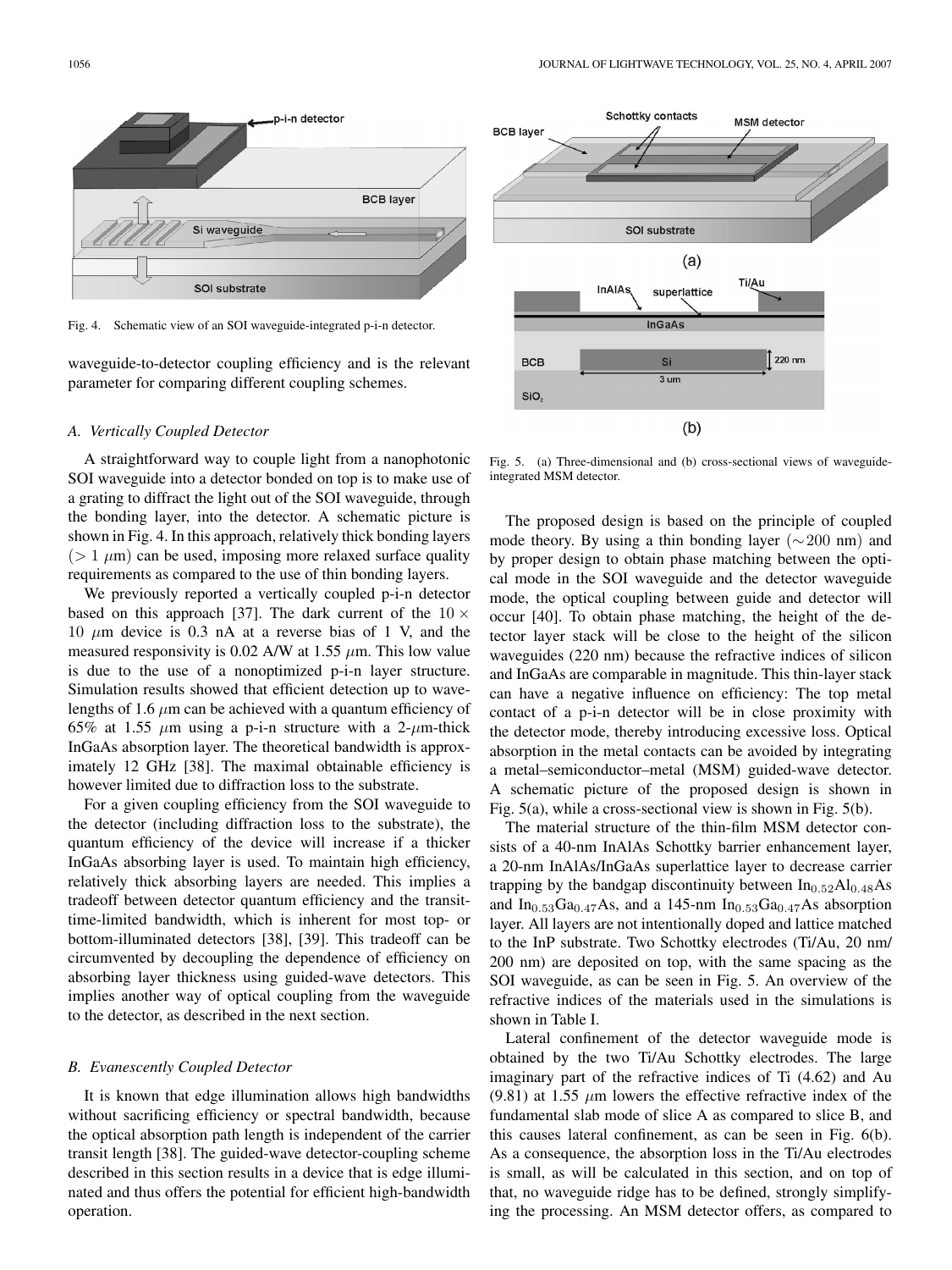| <b>REFRACTIVE INDICES OF MATERIALS</b> |                   |                                  |      |
|----------------------------------------|-------------------|----------------------------------|------|
| Material                               | Refractive index  | Absorption coeff.<br>$(cm^{-1})$ | Ref. |
| Si                                     | 3.476             |                                  |      |
| SiO <sub>2</sub>                       | 1.444             |                                  |      |
| <b>BCB</b>                             | 1.54              |                                  |      |
| $In_{0.53}Ga_{0.47}As$                 | $3.595 - 0.096$ j | 7820                             | 42   |
| $In_0$ 52Al <sub>0</sub> 48As          | 3.202             |                                  |      |
| Ti                                     | $3.69 - 4.62j$    | 374560                           | 44   |
| Au                                     | $0.559 - 9.81i$   | 795330                           | 45   |

TABLE I

Refractive indices of materials at  $\lambda = 1.55 \mu m$  used in the simulations



Fig. 6. (a) Real part of the effective refractive index of the TE ground modes of the decoupled detector waveguide and decoupled SOI waveguide as a function of contact spacing and waveguide width, respectively, and (b) corresponding mode profiles.

p-i-n-based devices, other important advantages: Its low capacitance per unit area makes it especially suitable for electrical circuits requiring a low input capacitance, it is easy to fabricate, and the epitaxial structure is free of highly doped layers [41].

Fig. 6(a) shows the (real part of the) effective refractive index (Neff) of the TE ground modes of the decoupled detector and SOI waveguide as function of Schottky contact spacing and waveguide width, respectively. The corresponding mode profiles are shown in Fig. 6(b). Using deep-UV lithography, contact spacings down to 200 nm are easily obtainable, but here, we limited ourselves to  $1 \mu m$ , which is compatible with standard optical contact lithography. Phase mismatch of the decoupled waveguide modes smaller than 1.3% can be obtained with spacings/widths from 1 to 3  $\mu$ m using the layer structure described above. As absorption resonances occur when the (real) propagation constants of the fundamental modes of the decoupled waveguides coincide, the smaller is the phase mismatch, the higher is the detector absorption per unity of length.



Fig. 7. Absorption as a function of detector length for different bonding layer thicknesses.

A fully vectorial 3-D simulation tool based on eigenmode expansion has been used to calculate the absorbed power as a function of detector length (Fig. 7). The simulated structure has a contact spacing and waveguide width of 3  $\mu$ m. When having a 200-nm-thick BCB bonding layer between the SOI waveguide and the detector, 95% of the power is absorbed for detector lengths as short as 11  $\mu$ m. It is well known from coupled mode theory that when the spacing between the two waveguides increases, the couple length will increase. As a consequence of that, the detector efficiency for a given length will decrease for increasing bonding layer thickness, as can be seen in Fig. 7. Bonding with 200 nm of BCB has been demonstrated as mentioned in Section IV.

To estimate the loss due to absorption in the Ti/Au Schottky contacts, we calculated the absorbed power as a function of detector length for both the real structure and the structure where we only take into account absorption in the Schottky contacts and no absorption in the InGaAs layers. However, this is an approximation because setting the imaginary part of the refractive index of InGaAs to zero slightly influences the field profile. The results are shown in Fig. 8. When we only consider absorption in the Schottky contacts, power in the structure is lost but at a very slow pace. From this approximated method, we can conclude that loss due to absorption in the Schottky contacts is limited (smaller than 10% of input power). This is caused by the fact that the contacts are used to obtain lateral waveguide confinement as explained earlier in this section.

In Fig. 9, the absorbed power as a function of wavelength is shown for detectors with lengths of 10, 20, and 50  $\mu$ m and with a 3-*µ*m-wide detector and SOI waveguide. The dispersion relations of all the materials were taken into account in this simulation; however, the main contribution is due to the lower absorption coefficient of InGaAs at larger wavelengths [42], as can be seen in Fig. 9. There is a sharp drop in absorbed power at around 1.65  $\mu$ m, which corresponds with the bandgap of InGaAs lattice matched to InP. By increasing the detector length, the spectral bandwidth can be improved; however, the detector capacitance and dark current will rise. The efficiency of the 10-*µ*m-long detector increases for longer wavelengths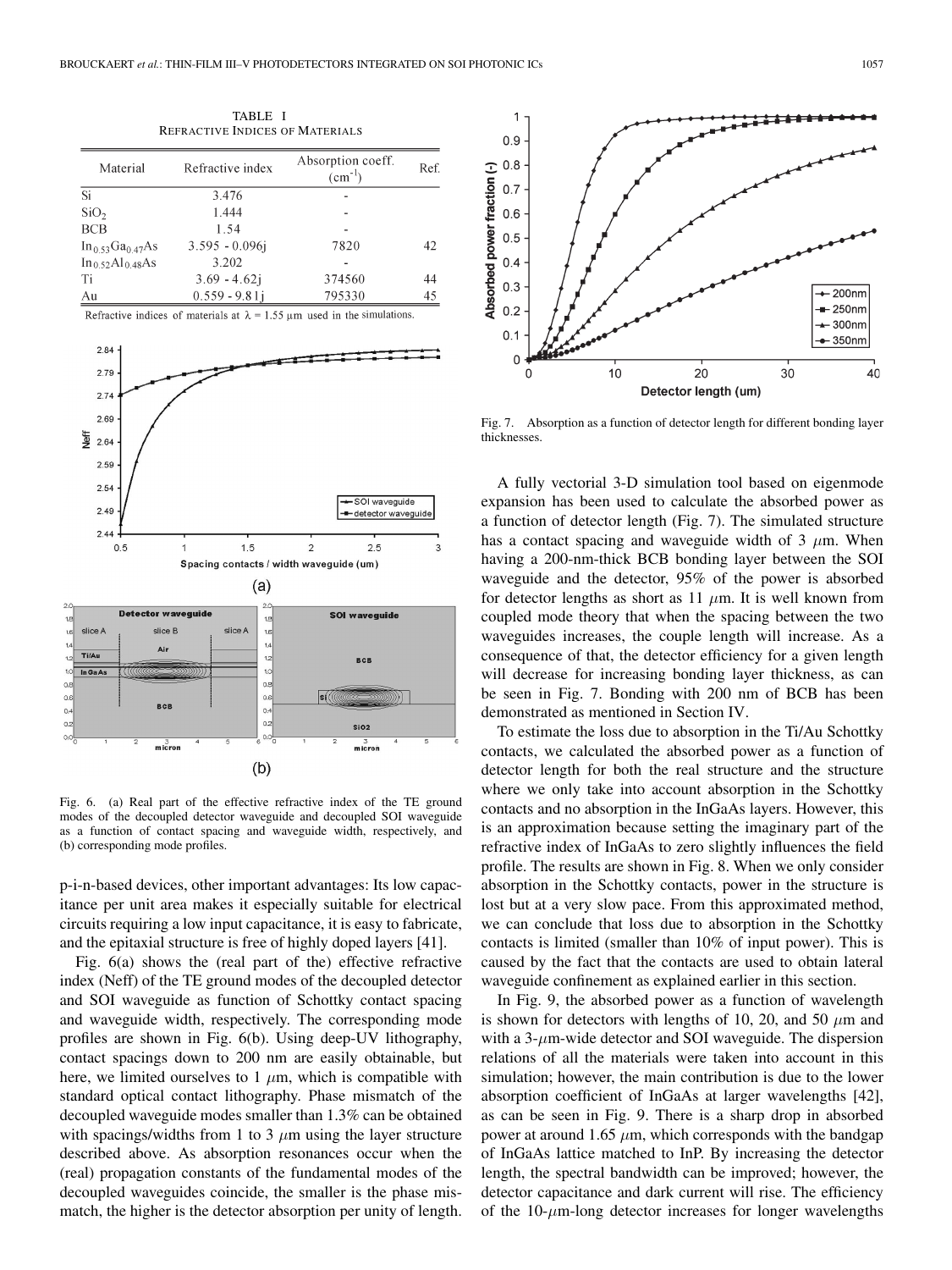

Fig. 8. Influence of optical absorption in the Schottky contacts (Ti/Au). One curve represents the real structure. The other only takes metal absorption into account and no absorption in the InGaAs layers.



Fig. 9. Absorption coefficient of InGaAs and spectral bandwidth of the MSM detector; parameter is detector length.

before the sharp drop at 1.65  $\mu$ m, as can be seen in Fig. 9. This can be explained by the fact that phase matching is more perfect at slightly higher wavelengths, and so, the effect of the lower absorption coefficient is cancelled.

The transit-time-limited bandwidth is mainly determined by the contact spacing, the thickness of the InGaAs layer (145 nm), and the spatial distribution of carriers in the absorption layer. The thin absorption layer has a positive influence on the transittime-limited bandwidth as the average carrier transit time is reduced. However, there will be some generation of carriers under the contact, where the electric field is weak, and this can deteriorate the response time of the device. For contact spacings of 1  $\mu$ m, the bandwidth is limited by carrier transit time and is estimated to be approximately 15–20 GHz, as compared to literature examples [43].

# VI. CONCLUSION

This paper has reviewed different approaches to integrate near-infrared photodetectors onto passive SOI waveguide circuits. A new design based on the adhesive bonding of unprocessed InP dies onto an SOI wafer was presented. Simulations of a waveguide-integrated InGaAs MSM detector were performed to predict its performance. It was shown that an internal quantum efficiency of more than 90% can be achieved for a 15-*µ*m-long device and a 200-nm intermediate BCB bonding layer. The device offers a high spectral bandwidth and a very simple processing. By tuning the detector length or bonding layer thickness, a fraction of the optical power can be detected for power monitor applications.

#### **REFERENCES**

- [1] R. A. Soref and J. P. Lorenzo, "All-silicon active and passive guidedwave components for  $\lambda = 1.3$  and 1.6  $\mu$ m," *IEEE J. Quantum Electron.*, vol. QE-22, no. 6, pp. 873–879, Jun. 1986.
- [2] M. Salib, L. Liao, R. Jones, M. Morse, A. Liu, D. Samara-Rubio, D. Alduino, and M. Paniccia. (2004, May). "Silicon photonics," *Intel Technol. J.*, [Online]. *8(2)*, pp. 143–160. Available: http://developer. intel.com/technology/itj
- [3] R. Baets, P. Dumon, W. Bogaerts, G. Roelkens, D. Taillaert, B. Luyssaert, G. Priem, G. Morthier, P. Bienstman, and D. Van Thourhout, "Siliconon-insulator based nano-photonics: Why, How, What for?" in *Proc. 2nd IEEE Int. Conf. Group IV Photon. (IEEE Cat. No. 05EX1053)*, 2005, pp. 168–170.
- [4] P. Dumon, G. Roelkens, W. Bogaerts, D. Van Thourhout, J. Wouters, S. Beckx, P. Jaenen, and R. Baets, "Basic photonic wire components in silicon-on-insulator," in *Proc. 2nd IEEE Int. Conf. Group IV Photon. (IEEE Cat. No. 05EX1053)*, 2005, pp. 189–191.
- [5] W. Bogaerts, R. Baets, P. Dumon, V. Wiaux, S. Beckx, D. Taillaert, B. Luyssaert, J. Van Campenhout, P. Bienstman, and D. Van Thourhout, "Nanophotonic waveguides in silicon-on-insulator fabricated with CMOS technology," *J. Lightw. Technol.*, vol. 23, no. 1, pp. 401–412, Jan. 2005.
- [6] H. Lafontaine, N. L. Rowell, S. Janz, and D. X. Xu, "Growth of undulating Si0.5Ge0.5 layers for photodetectors at  $\lambda = 1.55 \mu$ m," *J. Appl. Phys.*, vol. 86, no. 3, pp. 1287–1291, Aug. 1999.
- [7] A. Splett, T. Zinke, K. Petermann, E. Kasper, H. Kibbel, H. J. Herzog, and H. Presting, "Integration of wave-guides and photodetectors in SiGe for 1.3 µm operation," *IEEE Photon. Technol. Lett.*, vol. 6, no. 1, pp. 59–61, Jan. 1994.
- [8] M. El kurdi, P. Boucaud, S. Sauvage, G. Fishman, O. Kermarrec, Y. Campidelli, D. Bensahel, G. Saint-Girons, I. Sagnes, and G. Patriarche, "Silicon-on-insulator waveguide photodetector with Ge/Si self-assembled islands," *J. Appl. Phys.*, vol. 92, no. 4, pp. 1858–1861, Aug. 2002.
- [9] J. M. Hartmann, A. Abbadie, A. M. Papon, P. Holliger, G. Rolland, T. Billon, J. M. Fedeli, M. Rouviere, L. Vivien, and S. Laval, "Reduced pressure–chemical vapor deposition of Ge thick layers on Si(001) for  $1.3-1.55$ - $\mu$ m photodetection," *J. Appl. Phys.*, vol. 95, no. 10, pp. 5905–5913, May 2004.
- [10] L. Colace, G. Masini, G. Assanto, H. C. Luan, K. Wada, and L. C. Kimerling, "Efficient high-speed near-infrared Ge photodetectors integrated on Si substrates," *Appl. Phys. Lett.*, vol. 76, no. 10, pp. 1231– 1233, Mar. 2000.
- [11] O. I. Dosunmu, D. D. Cannon, M. K. Emsley, L. C. Kimerling, and M. S. Unlu, "High-speed resonant cavity enhanced Ge photodetectors on reflecting Si substrates for 1550-nm operation," *IEEE Photon. Technol. Lett.*, vol. 17, no. 1, pp. 175–177, Jan. 2005.
- [12] S. Coffa, G. Franzo, and F. Priolo, "High efficiency and fast modulation of Er-doped light emitting Si diodes," *Appl. Phys. Lett.*, vol. 69, no. 14, pp. 2077–2079, Sep. 1996.
- [13] P. G. Kik, A. Polman, S. Libertino, and S. Coffa, "Design and performance of an erbium-doped silicon waveguide detector operating at 1.5  $\mu$ m," *J. Lightw. Technol.*, vol. 20, no. 5, pp. 834–839, May 2002.
- [14] G. Roelkens, D. Van Thourhout, and R. Baets, "Coupling schemes for heterogeneous integration of III–V membrane devices and silicon-oninsulator waveguides," *J. Lightw. Technol.*, vol. 23, no. 11, pp. 3827–3831, Nov. 2005.
- [15] E. Peiner, A. Guttzeit, and H. H. Wehmann, "The effect of threading dislocations on optical absorption and electron scattering in strongly mismatched heteroepitaxial III–V compound semiconductors on silicon," *J. Phys.-Condens. Matter*, vol. 14, no. 48, pp. 13 195–13 201, Dec. 2002.
- [16] Y. T. Sun, K. Baskar, and S. Lourdudoss, "Thermal strain in indium phosphide on silicon obtained by epitaxial lateral overgrowth," *J. Appl. Phys.*, vol. 94, no. 4, pp. 2746–2748, Aug. 2003.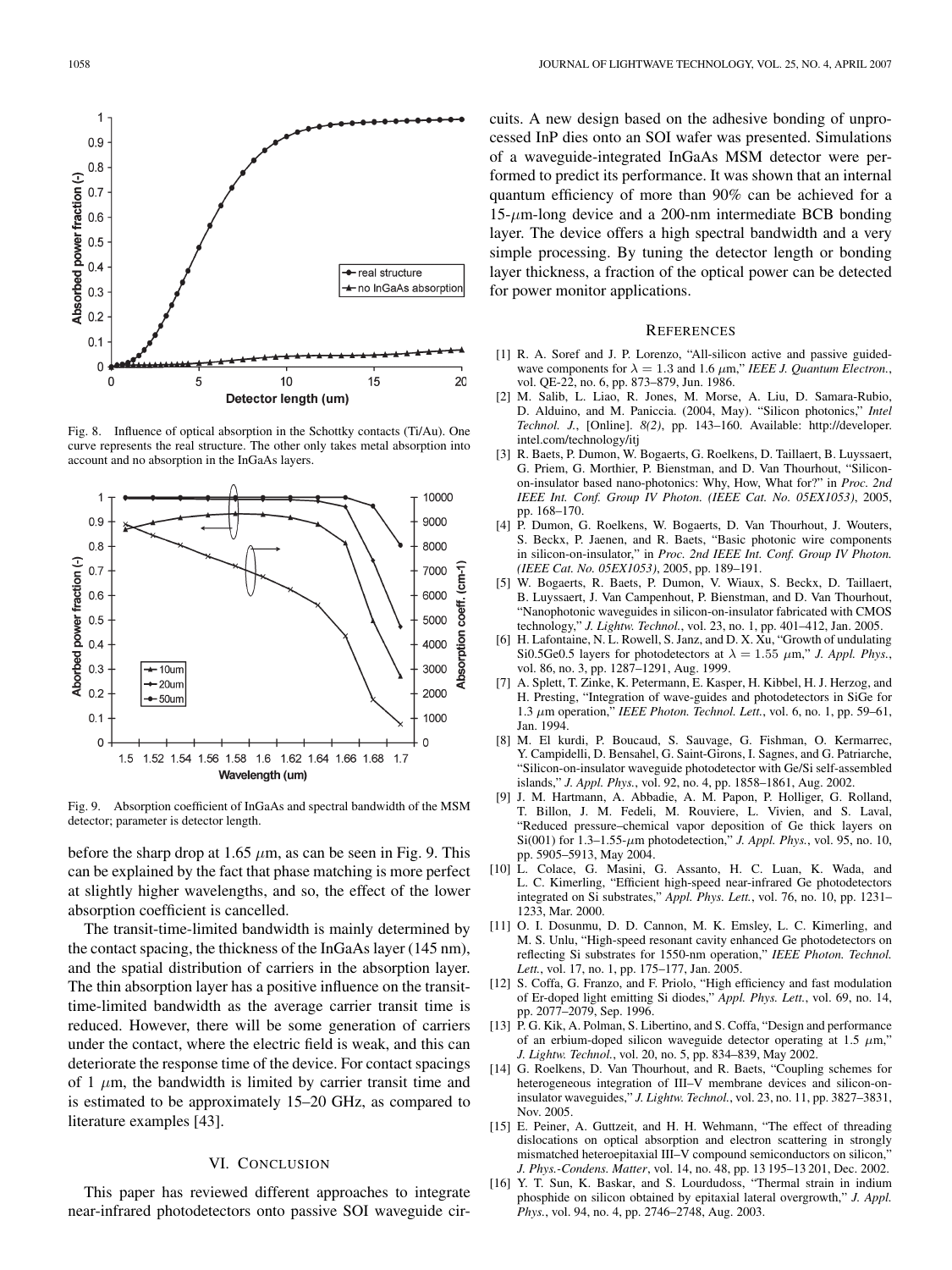- [17] Z. Yu, R. Droopad, D. Jordan, J. Curless, Y. Liang, C. Overgaard, H. Li, A. Talin, T. Eschrich, B. Craigo, K. Eisenbeiser, R. Emrick, J. Finder, X. Hu, Y. Wei, J. Edwards, Jr., D. Convey, K. Moore, D. Marshall, J. Ramdani, L. Tisinger, W. Ooms, M. O'Steen, F. Towner, and T. Hierl, "GaAs-based heterostructures on silicon," in *GaAs MANTECH Conf. Dig. Papers*, 2002, pp. 276–279.
- [18] Z. Mi, J. Yang, P. Bhattacharya, P. K. L. Chan, and K. P. Pipe, "High performance self-organized In(Ga)As quantum dot lasers monolithically grown on silicon," *Proc. SPIE*, vol. 6125, p. 612 506, Mar. 2006.
- [19] T. Mitze, M. Schnarrenberger, L. Zimmermann, J. Bruns, F. Fidorra, J. Kreissl, K. Janiak, S. Fidorra, H. Heidrich, and K. Petermann, "Hybrid integration of III/V lasers on a silicon-on-insulator (SOI) optical board," in *Proc. 2nd IEEE Int. Conf. Group IV Photon. (IEEE Cat. No. 05EX1053)*, 2005, pp. 210–212.
- [20] S. W. Seo, S. Y. Cho, S. Huang, J. J. Shin, N. M. Jokerst, A. S. Brown, and M. A. Brooke, "High-speed large-area inverted InGaAs thin-film metal–semiconductor–metal photodetectors," *IEEE J. Sel. Topics Quantum Electron.*, vol. 10, no. 4, pp. 686–693, Jul./Aug. 2004.
- [21] K. Hung-Fei, C. Sang-Yeon, J. Hall, and N. M. Jokerst, "InP/InGaAsP MQW thin film edge emitting lasers for embedded waveguide chip to chip optical interconnections," in *Proc. IEEE LEOS Annu. Meeting Conf. (IEEE Cat. No.03CH37460)*, 2003, vol. 1, pp. 63–64.
- [22] Q. Y. Tong and U. M. Gosele, "Wafer bonding and layer splitting for microsystems," *Adv. Mater.*, vol. 11, no. 17, pp. 1409–1425, Dec. 1999.
- [23] C. Monat, C. Seassal, X. Letartre, P. Viktorovitch, P. Regreny, M. Gendry, P. Rojo-Romeo, G. Hollinger, E. Jalaguier, S. Pocas, and B. Aspar, "InP 2D photonic crystal microlasers on silicon wafer: Room temperature operation at 1.55 µm," *Electron. Lett.*, vol. 37, no. 12, pp. 764–766, Jun. 2001.
- [24] D. Pasquariello and K. Hjort, "Plasma-assisted InP-to-Si low temperature wafer bonding," *IEEE J. Sel. Topics Quantum Electron.*, vol. 8, no. 1, pp. 118–131, Jan./Feb. 2002.
- [25] T. Akatsu, A. Plossl, R. Scholz, H. Stenzel, and U. Gosele, "Wafer bonding of different III–V compound semiconductors by atomic hydrogen surface cleaning," *J. Appl. Phys.*, vol. 90, no. 8, pp. 3856–3862, Oct. 2001.
- [26] B. F. Levine, C. J. Pinzone, S. Hui, C. A. King, R. E. Leibenguth, D. R. Zolnowski, D. V. Lang, H. W. Krautter, and M. Geva, "Ultralowdark-current wafer-bonded Si/InGaAs photodetectors," *Appl. Phys. Lett.*, vol. 75, no. 14, pp. 2141–2143, Oct. 1999.
- [27] V. Dragoi, T. Glinsner, G. Mittendorfer, B. Wieder, and P. Lindner, "Adhesive wafer bonding for MEMS applications," in *Proc. SPIE—Int. Soc. Opt. Eng.*, 2003, vol. 5116, pp. 160–167.
- [28] F. Niklaus, P. Enoksson, E. Kalvesten, and G. Stemme, "Low-temperature full wafer adhesive bonding," *J. Micromech. Microeng.*, vol. 11, no. 2, pp. 100–107, Mar. 2001.
- [29] A. R. Hawkins, W. Wu, P. Abraham, K. Streubel, J. E. Bowers, "High gain-bandwidth-product silicon heterointerface photodetector," *Appl. Phys. Lett.*, vol. 70, no. 3, pp. 303–305, Jan. 1997.
- [30] Y. Kang, P. Mages, A. R. Clawson, P. K. L. Yu, M. Bitter, Z. Pan, A. Pauchard, S. Hummel, and Y. H. Lo, "Fused InGaAs–Si avalanche photodiodes with low-noise performances," *IEEE Photon. Technol. Lett.*, vol. 14, no. 11, pp. 1593–1595, Nov. 2002.
- [31] Dow Chemicals, *Processing Procedures For CYCLOTENE 3000 Series Resin*. [Online]. Available: http://www.dow.com/cyclotene
- [32] Y. G. Zhao, W. K. Lu, Y. Ma, S. S. Kim, S. T. Ho, and T. J. Marks, "Polymer waveguides useful over a very wide wavelength range from the ultraviolet to infrared," *Appl. Phys. Lett.*, vol. 77, no. 19, pp. 2961–2963, Nov. 2000.
- [33] Y. Ma, G. Chang, S. Park, L. W. Wang, and S. T. Ho, "InGaAsP thin-film microdisk resonators fabricated by polymer wafer bonding for wavelength add–drop filters," *IEEE Photon. Technol. Lett.*, vol. 12, no. 11, pp. 1495– 1497, Nov. 2000.
- [34] G. Roelkens, D. Van Thourhout, and R. Baets, "Ultra-thin benzocyclobutene bonding of III–V dies onto SOI substrate," *Electron. Lett.*, vol. 41, no. 9, pp. 561–562, Apr. 2005.
- [35] D. Cengher, Z. Hatzopoulos, S. Gallis, G. Deligeorgis, E. Aperathitis, M. Androulidaki, M. Alexe, V. Dragoi, E. D. Kyriakis-Bitzaros, G. Halkias, and A. Georgakilas, "Fabrication of GaAs laser diodes on Si using low-temperature bonding of MBE-grown GaAs wafers with Si wafers," *J. Cryst. Growth*, vol. 251, no. 1–4, pp. 754–759, Apr. 2003.
- [36] D. Taillaert, H. Chong, P. I. Borel, L. H. Frandsen, R. M. De La Rue, and R. Baets, "A compact two-dimensional grating coupler used as a polarization splitter," *IEEE Photon. Technol. Lett.*, vol. 15, no. 9, pp. 1249–1251, Sep. 2003.
- [37] G. Roelkens, J. Brouckaert, D. Taillaert, P. Dumon, W. Bogaerts, D. Van Thourhout, R. Baets, R. Notzel, and M. Smit, "Integration of InP/InGaAsP photodetectors onto silicon-on-insulator waveguide circuits," *Opt. Express*, vol. 13, no. 25, pp. 10 102–10 108, Dec. 2005.
- [38] J. E. Bowers and C. A. Burrus, "Ultrawide-band long-wavelength p-i-n photodetectors," *J. Lightw. Technol.*, vol. LT-5, no. 10, pp. 1339–1350, Oct. 1987.
- [39] R. J. Deri, "Monolithic integration of optical wave-guide circuitry with III–V photodetectors for advanced lightwave receivers," *J. Lightw. Technol.*, vol. 11, no. 8, pp. 1296–1313, Aug. 1993.
- [40] M. R. Amersfoort, M. K. Smit, Y. S. Oei, I. Moerman, and P. Demeester, "Simple method for predicting absorption resonances of evanescentlycoupled waveguide photodetectors," in *Proc. 6th Eur. Conf. Integr. Opt.*, Neuchitel, Switzerland, Apr. 18–22, 1993, pp. 2-40–2-41.
- [41] J. B. D. Soole and H. Schumacher, "InGaAs metal–semiconductor–metal photodetectors for long wavelength optical communications," *IEEE J. Quantum Electron.*, vol. 27, no. 3, pp. 737–752, 1991.
- [42] E. Zielinski, H. Schweizer, K. Streubel, H. Eisele, and G. Weimann, "Excitonic transitions and exciton damping processes in InGaAs/InP," *J. Appl. Phys.*, vol. 59, no. 6, pp. 2196–2204, Mar. 1986.
- [43] W. A. Wohlmuth, P. Fay, K. Vaccaro, E. A. Martin, and I. Adesida, "Highspeed InGaAs metal–semiconductor–metal photodetectors with thin absorption layers," *IEEE Photon. Technol. Lett.*, vol. 9, no. 5, pp. 654–656, May 1997.
- [44] P. B. Johnson and R. W. Christy, "Optical-constants of transitionmetals—Ti, V, Cr, Mn, Fe, Co, Ni, and Pd," *Phys. Rev. B, Condens. Matter*, vol. 9, no. 12, pp. 5056–5070, Jun. 1974.
- [45] E. D. Palik, *Handbook of Optical Constants of Solids*. New York: Academic, 1985. Academic Press Handbook Series.



**Joost Brouckaert** (S'05) received the electronic engineering degree from Ghent University, Ghent, Belgium, in 2004.

Since 2004, he has been with the Department of Information Technology (INTEC), Ghent University. He is currently working in the field of heterogeneous integration and silicon-on-insulator nanophotonic components.



**Gunther Roelkens** (S'02) received the electronic engineering degree from Ghent University, Ghent, Belgium, in 2002.

Since 2002, he has been with the Department of Information Technology (INTEC), Ghent University. He is currently working in the field of heterogeneous integration.